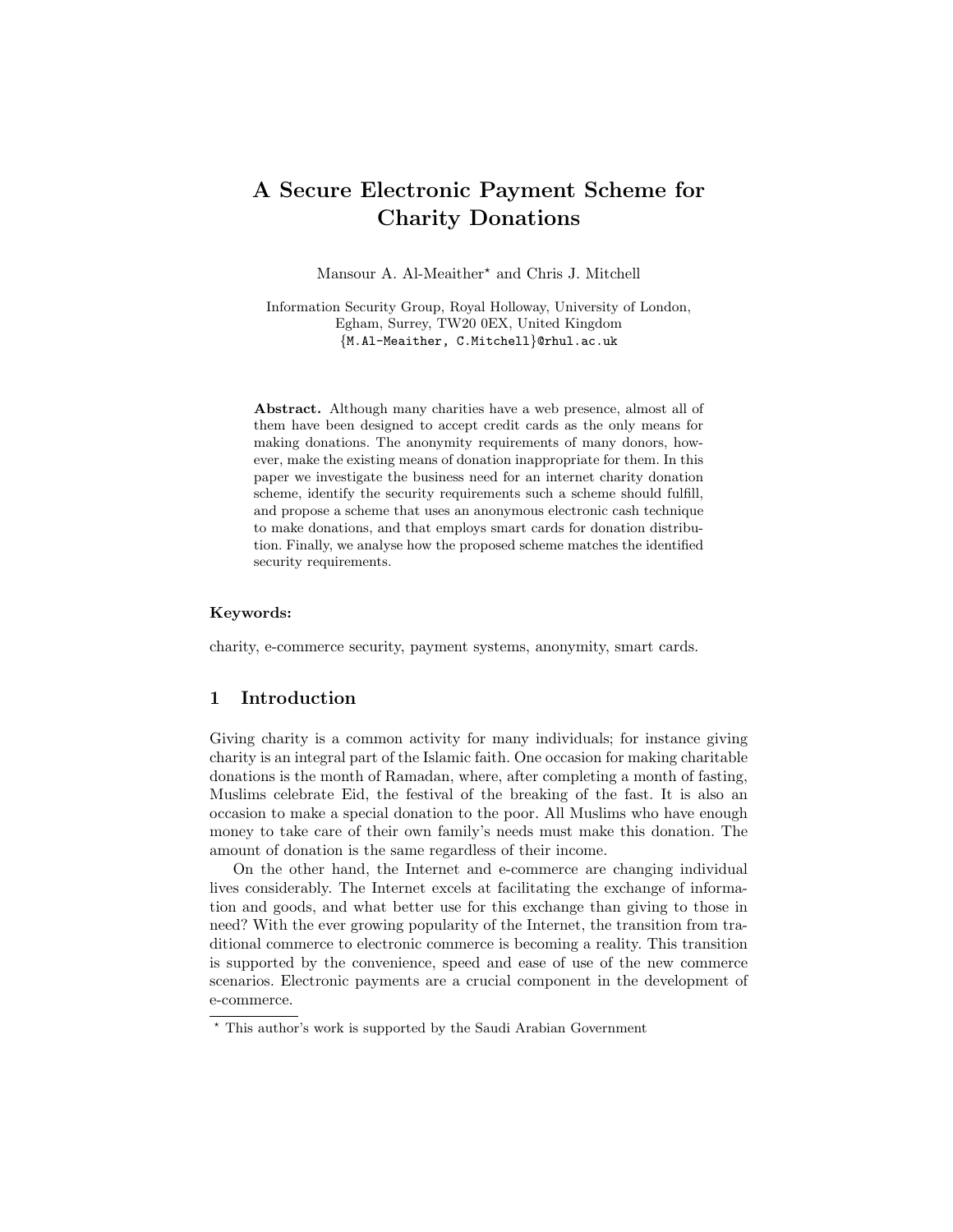Although the necessary technology is already in place, most charities do not take advantage of the ubiquity of the Internet and recent developments in smart card technology. However, individuals are increasingly prepared to donate online. According to [3], of those Internet users who are likely to make a donation online, 52% have purchased a product or service over the Internet, making online buyers more likely to give online than other Internet users.

Currently, almost all online donation mechanisms found on charity Web sites are based on electronic credit card transactions. This is a potential problem since these systems do not provide any anonymity to the donor. Privacy concerns are a barrier to online donations just as they have been for e-commerce transactions. According to [3], concerns about privacy and credit card security remain high. 71% of donors said they were concerned about the security of their personal information online. Nearly 90% said they would never give their credit card information out to a charity. The current situation could be changed if a new electronic payment scheme for charity donations can be devised.

In this paper, we introduce the concept of e-donation, the electronic counterpart of a charity donation. We propose a scheme that allows donations to be made anonymously and distributed to recipients using smart cards, allowing recipients to redeem their e-donations directly from a shop. In particular the scheme involves the donor contributing a specific amount of money to the charity, which then arranges for the recipient to receive goods of precisely the value contributed by the donor. Moreover the donor can specify the nature of the goods to be made available to the recipient. Whilst this is not a model of charitable donation of general applicability, it matches the particular requirements of certain scenarios, e.g. the obligation on Muslims to make donations during Eid (as described above).

# 2 System Model

In this section, we describe our model for Internet charity transactions. The model identifies the entities involved and includes a brief description of their interactions.

## 2.1 Participants

We now examine each of the participants in an electronic payment scheme for charitable donations.

- Donor: A person who wishes to donate to a charity anonymously using the Internet.
- Charity: A charity is an intermediary between the donor and the recipient. It generates and issues e-donations to the recipients. It trusts the Pseudonym Server to issue valid electronic coins to the donors.
- Recipient: A recipient is the entity that receives goods when redeeming an e-donation from a participating store. Each recipient has a smart card supplied by his charity. This card holds e-donations (specifying particular goods)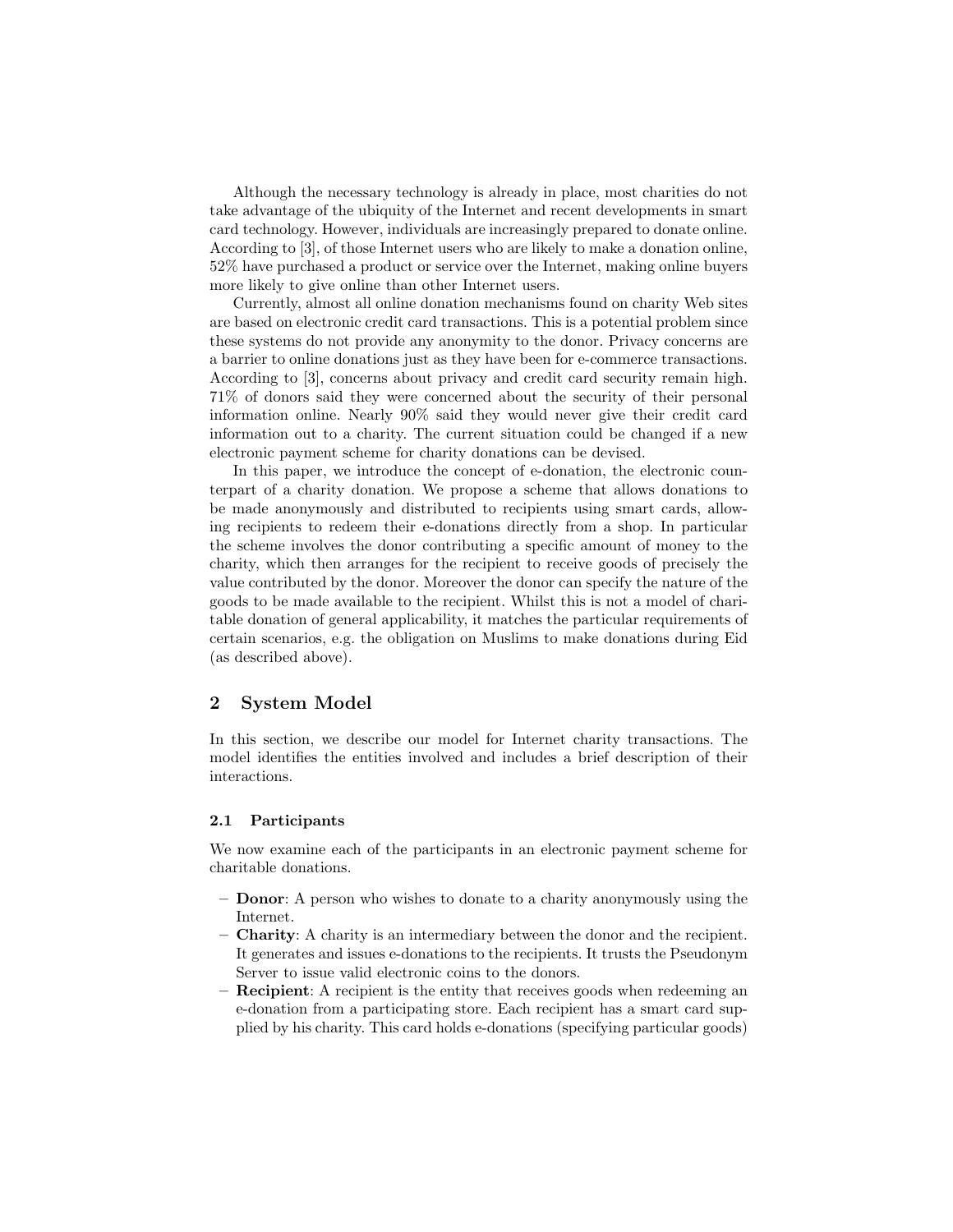issued by the charity which the holder can redeem from a participating store at a convenient time.

- Store: A store is an entity willing to promote its goods through participation in the scheme. It has an agreement with a charity to exchange e-donations generated by that charity for goods described in the e-donations. It uses a terminal to receive e-donations from the recipient smart card.
- **Certification authority (CA)**: A trusted entity that generates public key certificates for charities, stores, and the pseudonym server.
- Pseudonym server (PS): A trusted entity that will bind cryptographic data to participants. It provides an infrastructure for issuing anonymous identities and electronic coins to donors. It is trusted not to revoke the anonymity of a donor at any time except under certain conditions agreed upon by all participants. It is trusted by all other parties and should be managed in such a way that fraud is very unlikely. To cover the operational costs of providing this kind of service, the PS might make a charge to the donor and/or the charity.

Trust is a critical issue in payment systems. In our model, we assume that the store and the charity trust each other. This trust is explicit as the store and the charity have a formally established agreement that defines the trust and liability relationship. The donor trusts the charity to deliver his donation to a deserving recipient. The donor might need a receipt for his donation from the charity to prove it has been issued to a recipient. All participants trust the CA and the PS to be honest.

## 2.2 Interactions

E-donation will provide a recipient of charity with the digital representation of a right to claim goods of a specified type from a participating store. A participating store will first need to decide which types of goods it will make available for distribution via charitable means — for each such item it will generate an e-donation token. Each such token is a simple data structure containing a description of the goods to be purchased. Associated with each token will also be the cost for a donor to purchase a right for a recipient to receive the goods specified in the token. The charity publishes these e-donation tokens via its web site. When a donor wishes to donate, he first contacts the PS to get an electronic cash coin which can only be used to donate to a charity, and an anonymous identity (pseudonym) used when communicating with a charity. After selecting the kind of donation he wishes to make at a charity web site, the donor makes the donation using the electronic cash coin received earlier from the PS. In response the charity generates an e-donation that satisfies the donor requirements and keeps it in a database.

When the charity decides to issue an e-donation to a recipient, it retrieves this e-donation from the database and loads it into the recipient's smart card. The recipient collects the goods from a participating store in exchange for the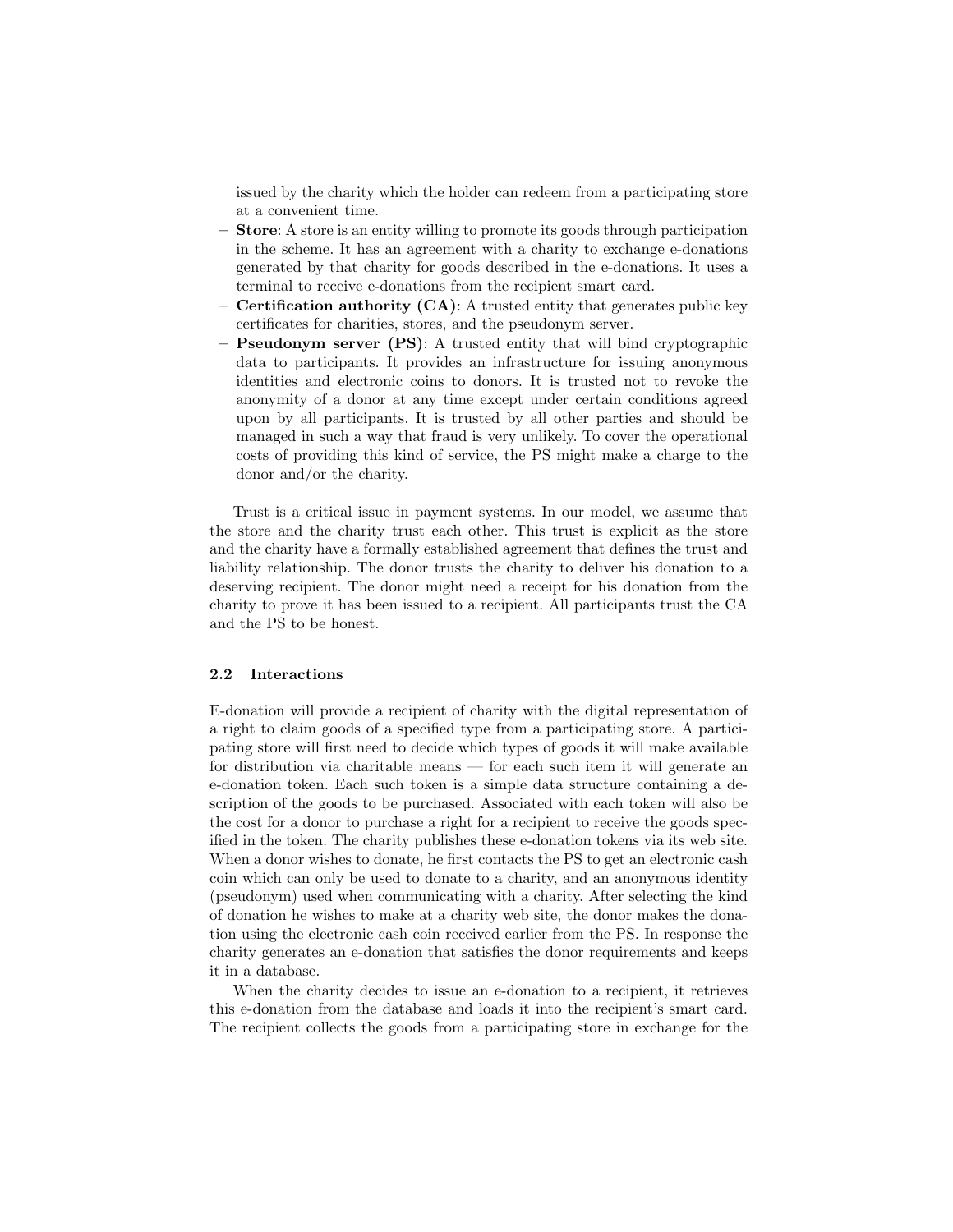e-donation contained in the smart card. At a later stage, the store sends all the redeemed e-donations to their respective charities for clearing.

A great advantage of our scheme is transparency, i.e. the donor knows that a recipient will receive goods exactly as specified by the donor. Moreover, the charity does not need to be contacted during each redemption.

# 3 Security requirements

The purpose of the scheme is to facilitate the transfer of donations from donors to recipients. However, the scheme provides the potential for considerable financial gains for those who attack it successfully. Therefore security measures must be provided to protect the e-donation transactions. We discuss the security requirements that our scheme should satisfy.

#### 3.1 Donor Anonymity

When it comes to charity donations, donor privacy is important. This is especially important in an internet environment where information may travel through network segments that are not necessarily trusted. The donor wants anonymity for his donation; neither the charity nor the recipient should be able to learn the donor's real identity. There are many reasons why anonymity might be required in a payment system [2]; in this case, the donor might not wish charities to be able to link different donations together and build a profile of his/her behaviour.

However, there are situations where anonymous payments can be misused for criminal activities [6]. Furthermore, there may be regulatory and legal constraints limiting anonymous donations. In order to make an anonymous electronic charity payment system acceptable to both donors and governments, a mechanism for limiting donor anonymity may also be needed.

## 3.2 Double spending

Double spending refers to the possibility of fraudulently spending the same edonation more than once. Since e-donations are in digital form, they can readily be duplicated by the store or by the recipient, who may also blame each other for any fraudulent behaviour. If double spending does take place, the charity will not know this until the stores send the redeemed e-donations for clearing.

The scheme should protect against recipients attempting to redeem the same e-donation more than once and from stores attempting to deposit an e-donation multiple times. Ideally such double-spending or double-depositing should be prevented, although detection must be possible where prevention is not. Moreover, only the holder should be able to initiate a redemption transaction. Stores must be able to detect attempted double-spending without requiring any online verification from charities.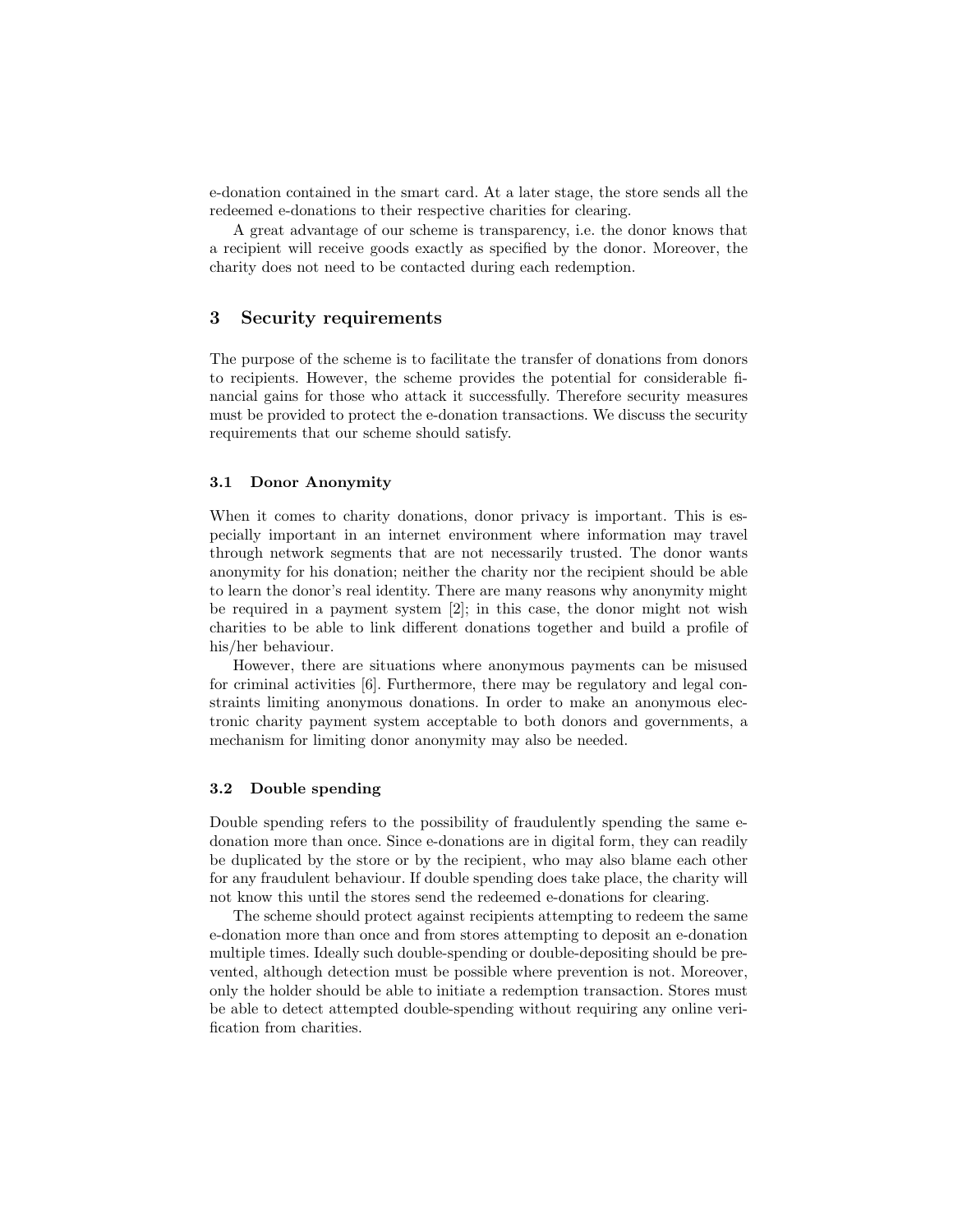#### 3.3 Integrity

Integrity ensures that information is not altered by unauthorised participants during storage or transmission, without detection by the scheme participants. E-donation data may be manipulated to attack the system. For example, a dishonest recipient may try to change an e-donation to extend its validity period or increase its value. Alternatively, an operator of a false or manipulated store terminal may interrogate the recipient's card and extract information which can later be used to obtain goods from a genuine store (at the expense of the genuine recipient).

To combat the above threats, it must not be possible to successfully fake or modify an e-donation.

# 4 Anonymous Public Keys

The proposed scheme uses anonymous public keys (APKs), i.e. certified public keys where the owner is anonymous to the verifier [5]. These public keys can be used in the same way as true public keys. Although the PS knows the user's identity, the PS cannot eavesdrop on the user's encrypted communication or forge a digital signature of the user.

We now sketch one method of implementing APKs (as described by Oishi et al. [5]), which applies to public keys for a discrete logarithm based signature scheme.

- 1. A user X registers his identity  $id_X$  and public key  $P_X$  with the PS, where  $P_X$  is generated using a discrete logarithm base  $g$ .
- 2. First, the PS convert the pair  $(g, P_X)$  to another pair  $(g', P'_X)$ . These two pairs, however, are associated with the same private key  $S_X$ .
- 3. Next, the PS generates an anonymous public key certificate that consists of the converted public key  $P'_X$ , additional information (e.g. identity of the PS, validity period, etc.) and a signature on them generated by the PS.
- 4. Finally, the PS sends the anonymous public key certificate  $\mathrm{Cert}_{P'_X}$  to X.

# 5 Proposed Scheme

We now present a secure electronic payment scheme for charity donations.

#### 5.1 System set up

When initially establishing the system, the PS must decide on a number of fundamental system parameters, which must be reliably communicated to all parties within the system. These include selecting:

– A signature algorithm, where  $s_{S_X}(M)$  denotes the signature on message M using the private signing key of entity  $X$ ,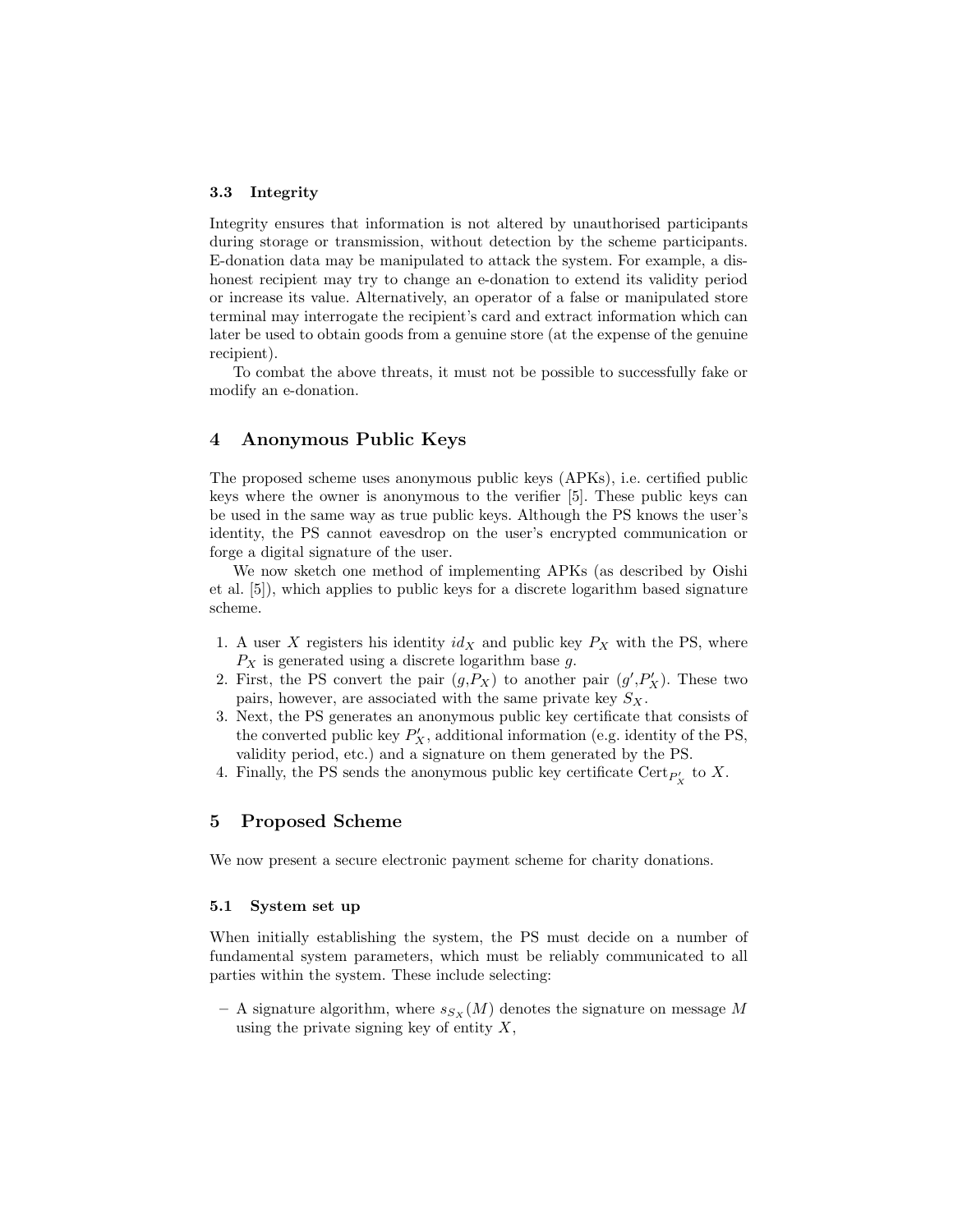- A Message Authentication Code (MAC) algorithm, where  $MAC_K(M)$  denotes the MAC computed on message  $M$  using secret key  $K$ ,
- A scheme for generating Anonymous Public Keys, and
- An anonymous electronic cash system with revocable anonymity that the PS must operate; an example of such a system is given in [4].

The CA must also generate its own signature key pair, used for generating public key certificates, where the CA-generated certificate for public key  $P_X$  is written as  $Cert_{P_X}$ .

Prior to use of the system every participating charity and store must generate and securely store their own secret MAC keys, denoted KC and KS respectively. Additionally, the participating organisations (charities, stores, and the PS) must register with the CA operating the system. Registration will involve the organisation  $(X \text{ say})$ :

- Generating a signature key pair, with private key  $S_X$  and public key  $P_X$ ,
- Obtaining a certificate  $\text{Cert}_{P_X}$  for  $P_X$  from the CA, and
- Obtaining a reliable copy of the public certificate verification key of the CA.

Each donor must be issued with a smart card by a charity, where smart card personalisation and issue involve the following steps.

- 1. The recipient card must be equipped with a signature key pair.
- 2. During smart card personalisation, the charity stores in the card a copy of the CA public key, the card expiry date, the charity public key certificate  $Cert_{P_C}$ , the card public key certificate  $Cert_{P_R}$  signed by the charity, and the recipient unique identifier  $id_R$ .
- 3. To prevent misuse of stolen or borrowed cards, we assume that PIN entry by the authorised cardholder is required to use a recipient card.

The proposed scheme is composed of five phases: the Initialization phase, in which the store provides the charity with e-donation tokens that can be redeemed from the store during a specified interval of time, the Anonymity phase, in which the donor obtains an anonymous identity and an electronic coin from the PS, the E-donation definition phase wherein the donor selects an e-donation token to donate and pays for it, the Donation phase during which the charity loads the e-donation into a recipient smart card for redemption from a participating store, and the Redemption phase wherein the recipient pays an e-donation to a participating store in exchange for the described goods. In the scheme description,  $X||Y$  denotes the concatenation of data items X and Y.

## 5.2 Initialization phase

The store provides the charity with a token for generating e-donations that can be redeemed from the store during a specified interval of time. I.e.

 $token = s\_data \vert \vert \text{MAC}_{KS}(s\_data)$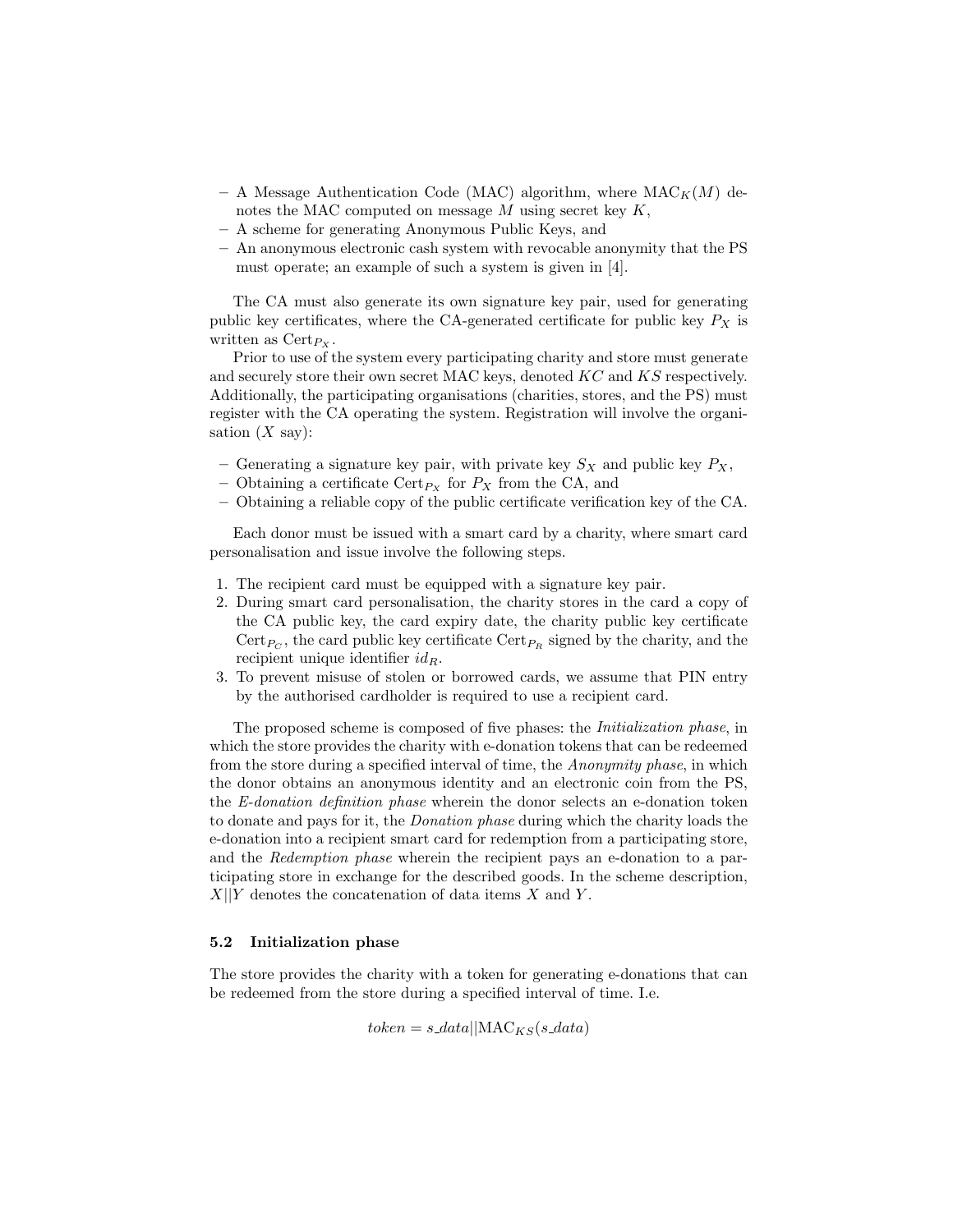$s\_data = Item||Value||Expiry||id_S||id_C$ 

and where Item specifies the goods, Value denotes the cost of the goods,  $Expiry$ indicates the expiry date of the token, and  $id<sub>S</sub>$  and  $id<sub>C</sub>$  are identifiers for the store and the charity respectively.

The MAC protects the integrity of the token. The charity publishes the received e-donation tokens on its web site. This gives the donors choices for the donations.

#### 5.3 Anonymity phase

This phase involves the donor and the PS. A donor must first obtain an APK certificate from the PS. Donors then withdraw electronic coins from the PS which can only be used to purchase e-donations from a participating charity. The electronic cash system is operated by the PS which acts as a bank to donors and charities. The charity scheme requires the e-cash system to possess three main functions (typically involving special purpose exchanges of messages):

- Withdraw(val): A donor withdraws a coin c of value val from the PS.
- Payment $(c)$ : A donor pays a charity a coin c to make an e-donation.
- Deposit $(c')$ : A charity deposits a spent coin c' with the PS which credits the charity account with the amount of val.

We now describe the anonymity phase:

- 1. If the donor D does not have an APK certificate from a previous donation, the donor generates a signature key pair (with private key  $S_D$ ).
- 2. The donor visits the PS web site and submits: the donor identity  $id_D$ , the amount val to be donated, payment information (e.g. an account number), and the public key to be anonymously certified.
- 3. After collection of the payment from the donor using the specified payment information, the PS uses the provided donor public key to create the anonymised donor public key  $P_D$ , and generates an APK certificate  $\text{Cert}_{P_D}$ for  $P_D$ .
- 4. The donor uses the PS withdraw function to obtain a coin c of value val. The donor can use this coin to make an anonymous e-donation to a participating charity.

#### 5.4 E-donation definition phase

This phase starts when a donor visits a charity web site and decides to donate through this charity. After browsing through the available e-donation tokens provided by participating stores, he selects the token that satisfy his requirements for value, donation type (e.g. food or clothing), validity period, and location where the e-donation will be spent. Then the donor sends an e-donation request to the charity. To construct the request, the donor signs a message that contains

where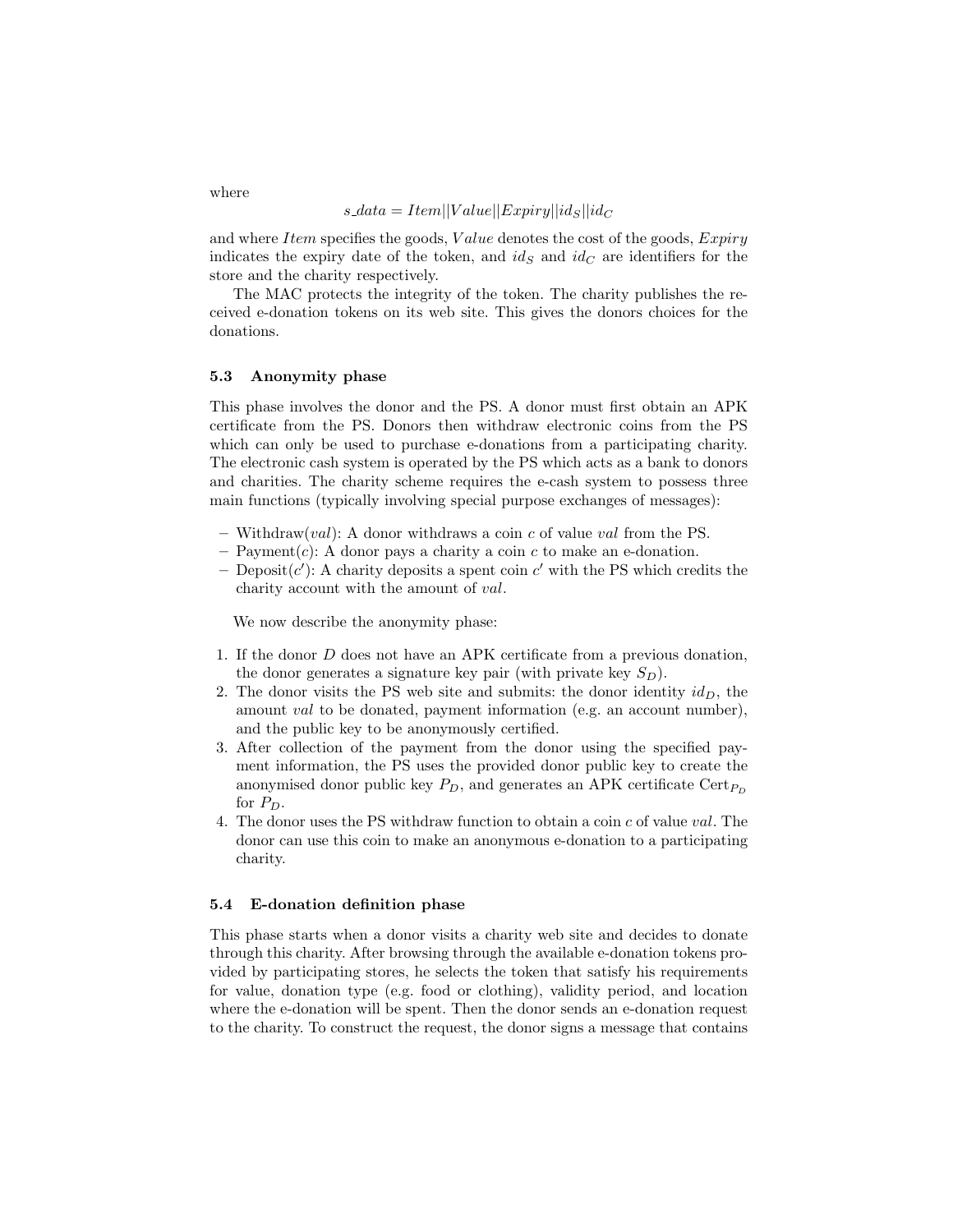the selected charity token and a time stamp  $T$  to ensure message freshness. The donor send the message, along with his APK certificate  $Cert_{P_D}$ , to the charity.

$$
Donor \longrightarrow Charity: s_{S_D}(token || T) || Cert_{P_D}
$$

After successful verification of the donor certificate, the signature on the message, and the expiry date within  $token$ , the charity creates an entry  $c\_data$ in a donation requests database. We assume that the charity keeps a database of all donation requests received and awaiting use for generation of an e-donation. I.e. it generates

$$
c\_data = token||\n\textit{Serial_number}||\n\textit{Creaction_time}
$$

where *Serial\_number* is a number that uniquely identifies this entry and Creation time indicates the date/time that the entry was created by the charity.

On generating the entry, the charity signs and sends a response message to the donor. The message contains a signed copy of the generated entry along with the charity certificate  $\text{Cert}_{P_C}$ 

$$
Charity \longrightarrow Donor: c\_data||s_{S_C}(c\_data)||Cert_{P_C}
$$

On receiving the above message, the donor verifies the signature and that the entry was generated according to the donor requirements. If successful the donor and the charity engage in an electronic cash payment protocol that allows the donor to pay the coin  $c$  to the charity for the generated entry.

```
Donor \longleftrightarrow Charity: Payment (c)
```
Upon receiving the payment from the donor, the charity interacts with the PS in an electronic cash deposit protocol to deposit the received coin  $c'$ .

 $Charity \longleftrightarrow PS: Deposit (c')$ 

If successful the charity adds the generated entry  $c$ - $data$  to its database of donation requests. The donor must trust the charity to spend the donated coin in the way requested.

#### 5.5 Donation phase

In this phase, the recipient smart card and the charity terminal engage in an authentication protocol during which the recipient smart card receives e-donations. This protocol conforms to the mutual entity authentication mechanism specified in clause 5.2.2 of ISO/IEC 9798-3 [1].

This phase begins when the recipient presents his card to receive e-donations. First, the charity terminal reads the recipient's identity  $id_R$  and the recipient card public key certificate  $\text{Cert}_{P_R}$  from the card. Then, the charity generates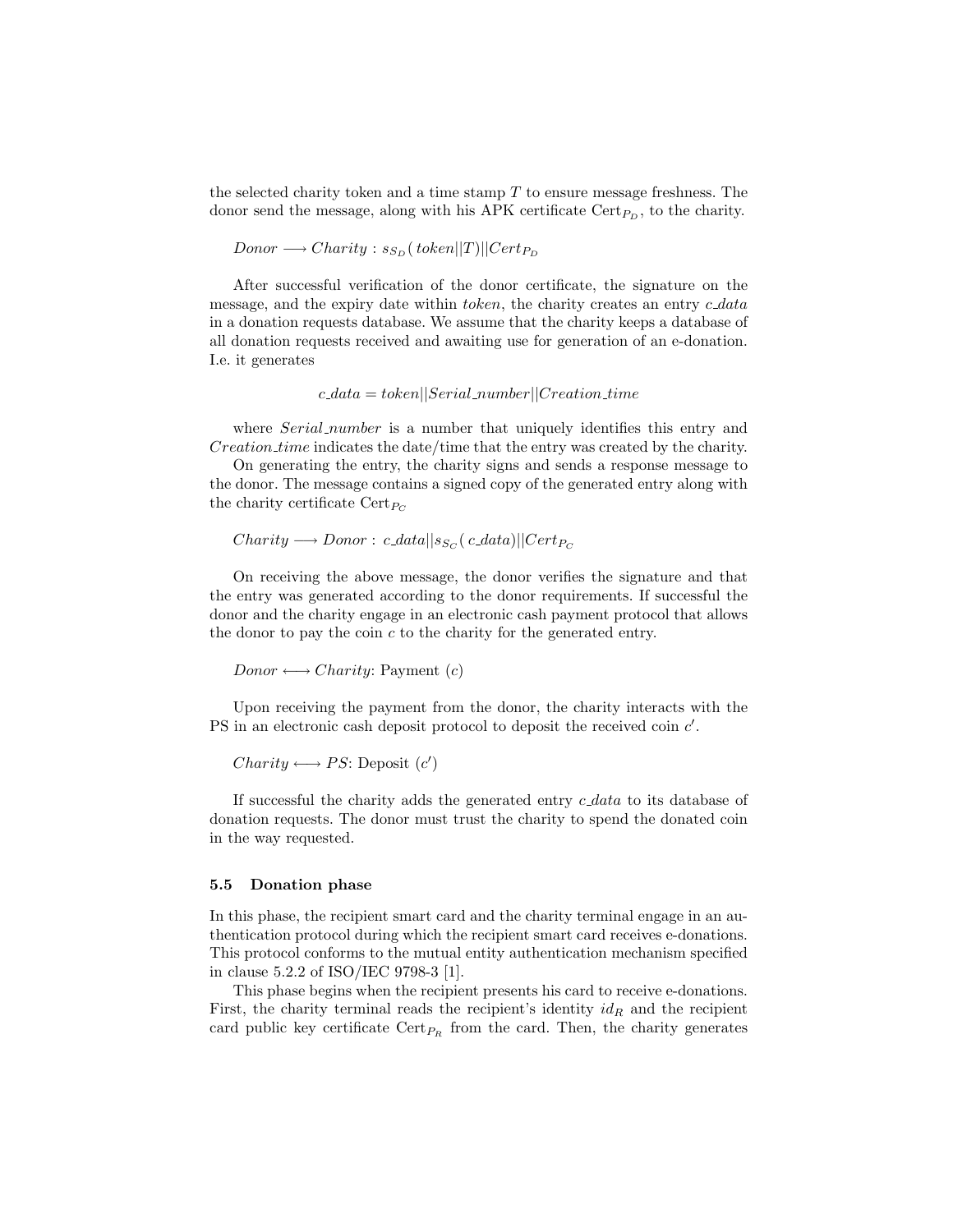a random number r2 and sends it to the recipient card along with its unique identifier  $id_C$ .

1. Charity  $\longrightarrow$  Recipient : r2  $||id_C$ 

After receiving the message in step 1, the recipient card generates a random number  $r3$  as a challenge to the charity. It then creates a signed message that contains r3, the charity identity  $id_C$  and the received random number r2. The recipient card sends the generated signature to the charity terminal along with r3.

# 2. Recipient  $\longrightarrow$  Charity :  $r3||s_{S_R}(r2||r3||id_C)$

After receiving the message in step 2, the charity terminal uses the recipient card public key certificate  $\text{Cert}_{P_R}$  to verify the received signature. If the verification fails, the process is terminated and the card is rejected. Otherwise, the charity terminal generates a response message that contains an e−donation and sends it to the recipient card.

When a charity chooses to issue an  $e$  – donation to a recipient, it retrieves an entry c\_data from the donation requests database and adds Issuance\_time, the date/time this  $e -$ donation is issued, and the recipient unique identity  $id_R$ to that entry. Then, using its secret key  $KC$ , the charity terminal computes and adds  $MAC_{KC}(c.data||Issuance_time||id_R))$  to the retrieved entry. Thus,

 $e$ −donation = c\_data||Issuance\_time||id<sub>R</sub>||MAC<sub>KC</sub>(c\_data||Issuance\_time||id<sub>R</sub>)

The charity terminal now creates a signed message that contains the random numbers received in step 2, the recipient identifier  $id_R$ , and the  $e$  – donation. The charity sends the  $e$  – donation and the generated signature to the recipient card.

3. Charity  $\longrightarrow Recipient: e-domain |s_{S_C}(r3|| r2||id_R|| e-domain)$ 

Upon receiving the message in step 3, the recipient card uses the stored charity public key certificate to verify the charity signature. If the check fails, the process is terminated and the card does not accept any information from the terminal. Otherwise the card updates its stored list of e-donations. We assume that the charity keeps a database of all e-donations issued during a specific period. The charity also deletes the c\_data used in the  $e$  –donation generation from the donation requests database, and adds an entry to the e-donations database.

## 5.6 Redemption phase

In this phase, the recipient card and the store terminal engage in an authentication protocol during which the store terminal retrieves e-donations stored in the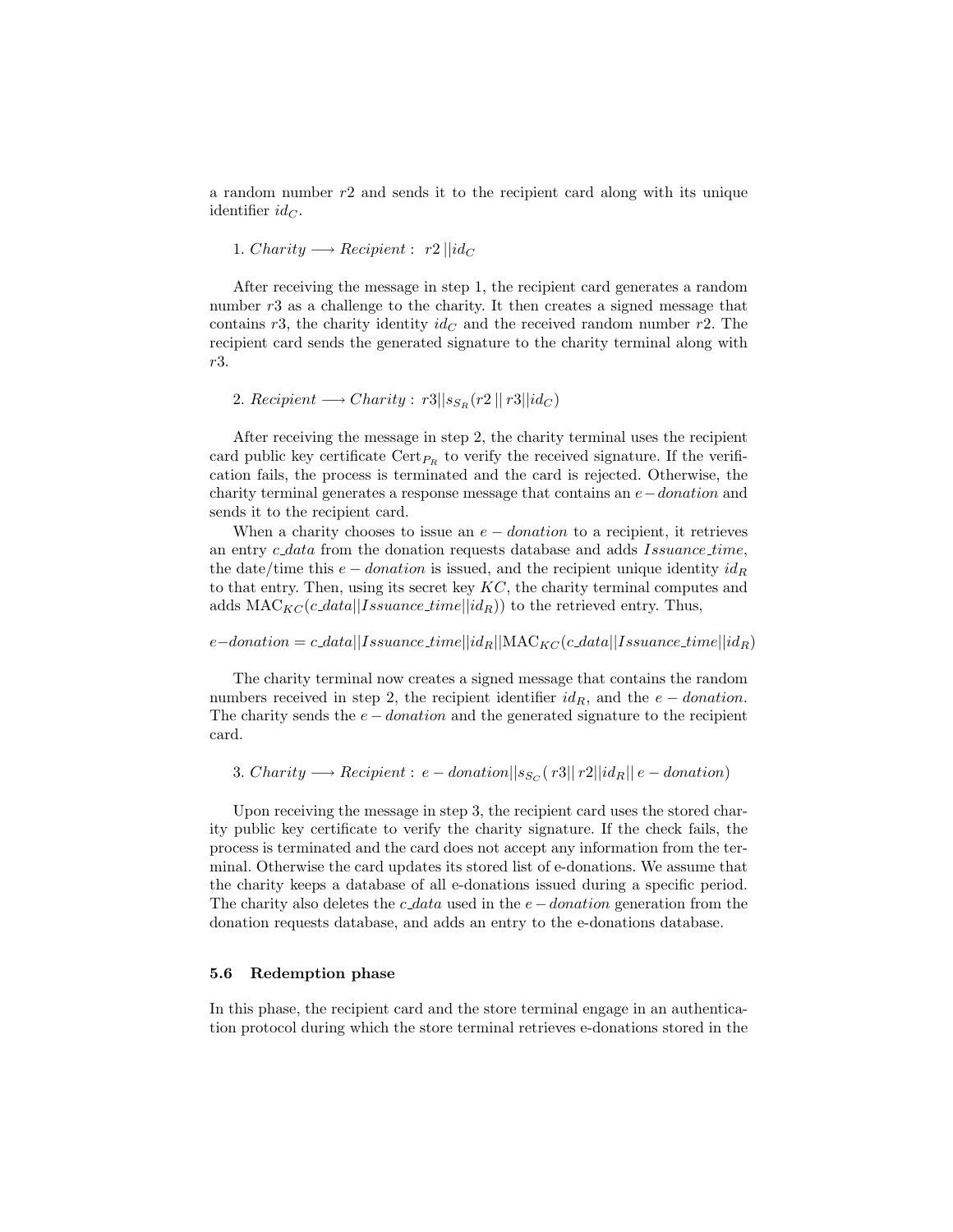recipient card in exchange for goods. The recipient must trust the store terminal not to remove e-donations not authorised by the recipient.

First, the store terminal reads the recipient unique identity  $id_R$ , the card expiry date, the charity public key certificate, the recipient card public key certificate and the list of e-donations. If the card has not expired, then the store terminal verifies the recipient card public key certificate using the charity public key certificate, which in turn can be verified using the CA's public key known to the store terminal. If successful, then the store terminal displays to the recipient a list of unredeemed e-donations, from which the recipient selects the one that is to be redeemed. Moreover, the store terminal asks the recipient card for a challenge.

The recipient card responds by generating a random number  $r4$  and sends it to the store terminal.

#### 1. Recipient  $\longrightarrow$  Store : r4

After receiving the message in step 1, the store terminal generates a random number r5 as a challenge to the recipient card. It then creates a signed message that contains  $r5$ , the store identity  $id<sub>S</sub>$  and the received random number  $r4$ . The store terminal sends the generated signature to the recipient card along with r5,  $id_S$  and the store public key certificate  $\mathrm{Cert}_{P_S}$  .

# $2.\ Store \longrightarrow Recipient: \ r5||id_{S}||s_{S_{S}}(\ r5||\ id_{S}||r4)||Cert_{P_{S}}$

When the recipient card receives the message in step 2, it uses the stored CA public key to verify the store's public key certificate. If successful the card uses it to verify the received signature. If the signature verifies successfully, the recipient card responds with a message that contains the selected unspent e-donation and a signature computed over the concatenation of that  $e$  – donation, r5, and the identities of both the recipient and the store.

3. Recipient  $\longrightarrow$  Store : e – donation $||s_{S_R}(e -$ donation $||r5||id_R||id_S)$ 

Upon receipt of the message in step 3, the store verifies the recipient card signature. If the signature verifies successfully, then the store uses its secret key KS to recompute  $MAC_{KS}(s.data)$  and then checks the result against the received  $e -$  donation. If the check succeeds then it accepts the  $e -$  donation as valid and proceeds with providing the goods specified in the  $e$  – donation to the recipient. Moreover, the recipient card marks the  $e$  – donation used in message 3 as spent.

To help protect the card against fraud by the store, the recipient card logs message 3 for later settlement by the charity.

Similarly, protection of the store against the recipient is provided by exchanging the goods stated in the  $e$ -donation for the message in step 3. The store later uses message 3 to collect the corresponding monetary amount from the charity.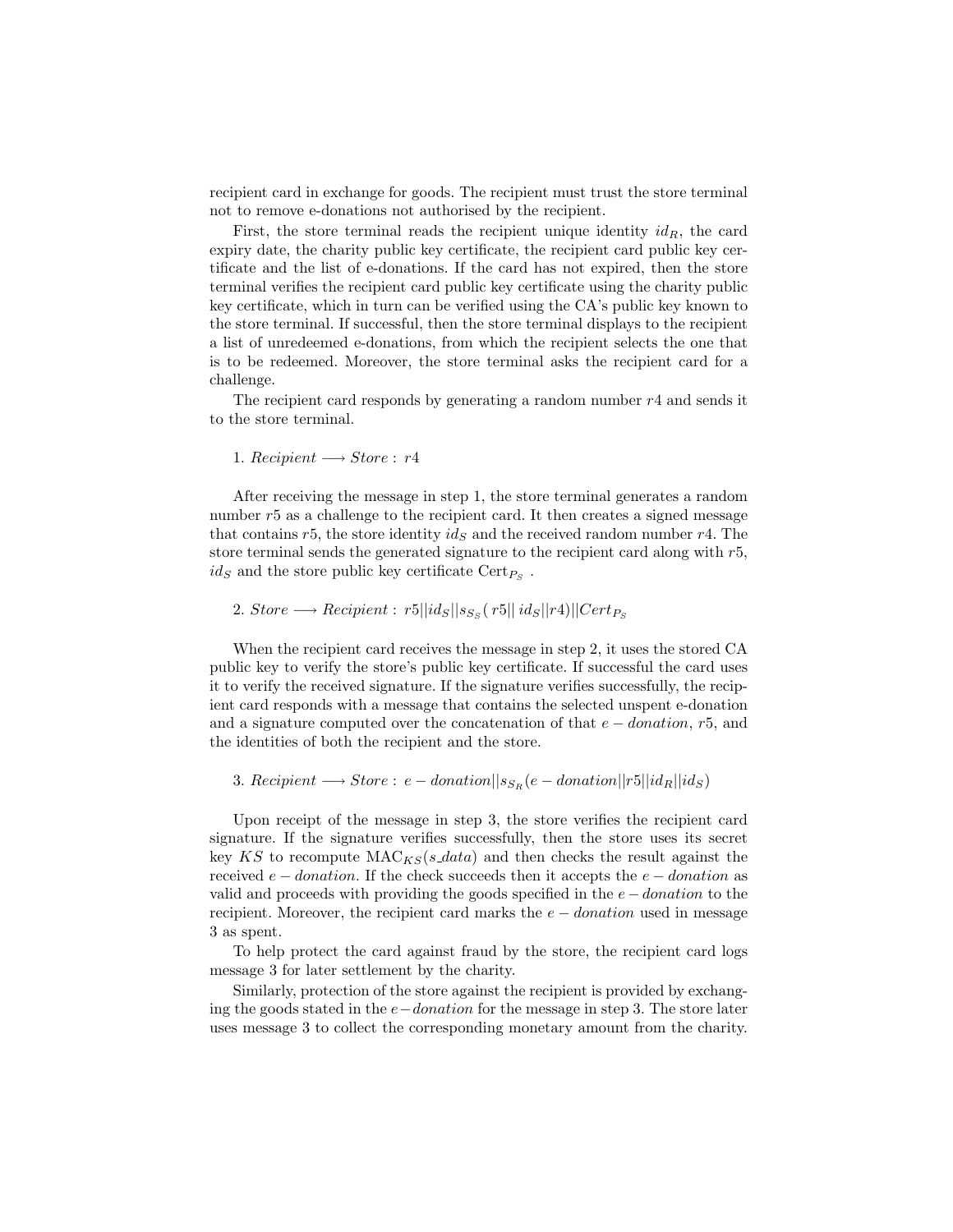Typically, the transactions would be sent in a batch, signed by the store so that the charity can verify the integrity and authenticity of the transaction batch.

# 6 Security analysis

In this section, we examine to what extent the generic security requirements outlined in section 3 are met by our scheme.

## 6.1 Donor Anonymity

The anonymity of the donor is protected from the charity using the APK certificate, which allows a donation to be made to a charity without revealing the donor's real identity. Although the donor is not anonymous to the PS, since the donor makes a payment in exchange for an APK certificate and an electronic cash coin, it is not possible for the PS to know what donation a donor makes because the coin used to make the donation is anonymous. The PS would need to deanonymize the coin deposited by a charity to reveal the identity of the withdrawer.

## 6.2 Double-spending

Protection from e-donation double spending is provided by means of smart cards. Our e-donation scheme is an offline system, i.e. the store does not need to contact the charity for every redemption performed by a recipient. Instead, the scheme relies on a tamper-resistant recipient card that uses cryptographic means to recognize when it is communicating with a member of the scheme (e.g. charity or store). The charity and the recipient trust the recipient card to update its list of e-donations every time it is involved in a donation or redemption transaction with a member of the scheme. Moreover, since the recipient card is tamperresistant, an attacker cannot modify the card contents without permanently damaging the card. Therefore, the recipient cannot benefit more than once from the same e-donation. The disadvantages of using the smart card approach is that no card is completely tamper resistant, and the cost associated with setting up the scheme may be significant.

On the other hand, the charity maintains a database of all e-donations which have been issued. The charity uses the redeemed e-donations received from stores and recipient cards logs to detect and punish double spending afterwards.

Typically, an e-donation would have a limited validity (days) to limit the problems of forgery, and to limit the size of the e-donation database. This database will be large, but not infeasibly so. There will need to be one database record per generated e-donation.

#### 6.3 Integrity

Integrity protection for the e-donation data is accomplished using message authentication codes and digital signatures. Calculating a message authentication